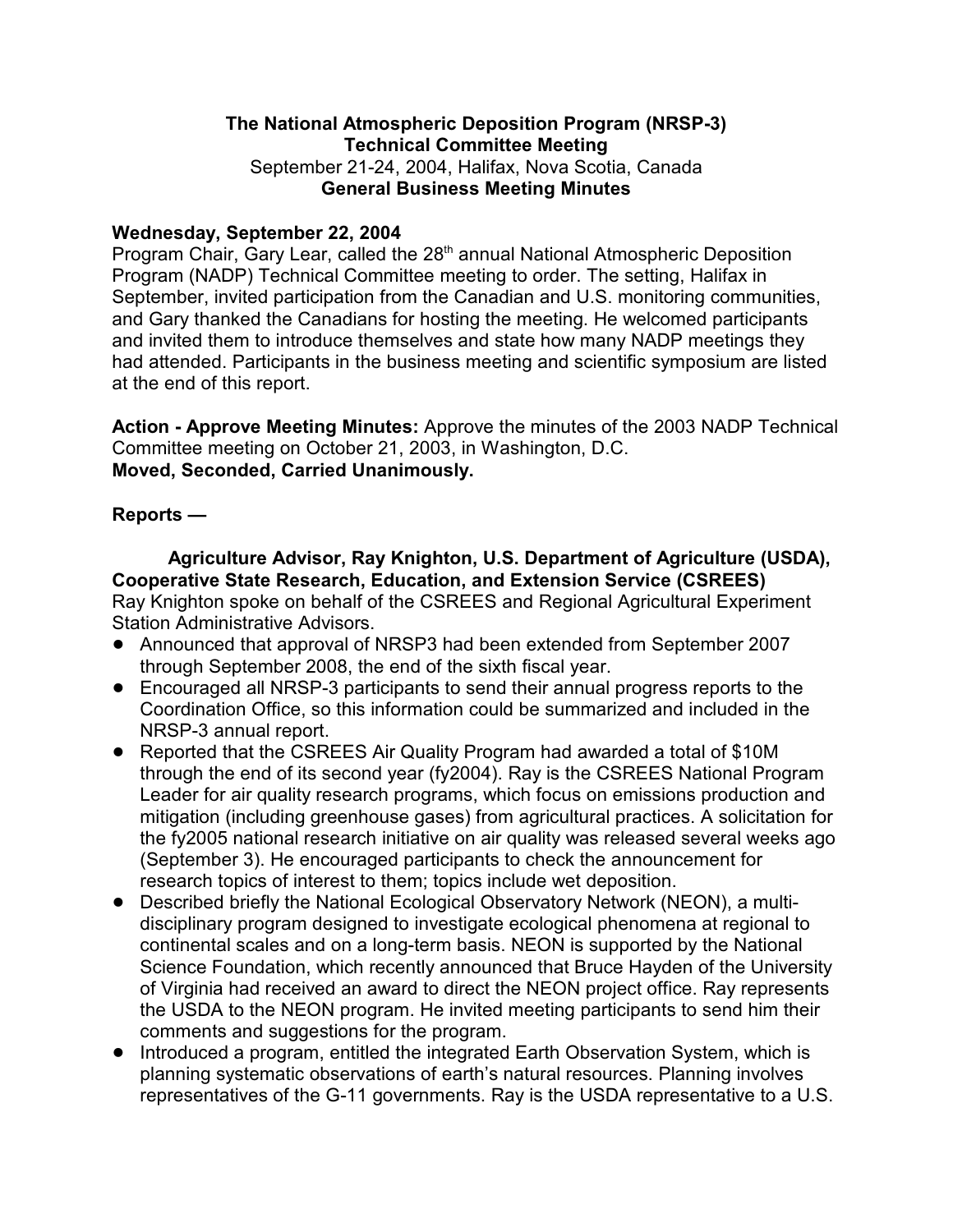group involved in the planning. The NADP should have a role in this system and needs to be aware of the efforts to plan and implement it.

# **NTN Advisor, Mark Nilles, U.S. Geological Survey**

Mark Nilles recounted that he joined NADP in 1991 at the end of the 10-year National Acid Precipitation Assessment Program, when there was talk of down-sizing NADP. In 1996, the U.S. Geological Survey planned to eliminate NADP support, and the Environmental Protection Agency threatened to reduce NADP support. At the same time, NADP had approved the addition of a new network, the Mercury Deposition Network. Mark posed the question, "Why has NADP grown?" Reasons he cited include:

- NADP is a voluntary program, comprising agency representatives and scientists who want the data for a host of reasons, including modeling, monitoring the progress of the effect of air quality regulations, etc.
- ! NADP has broadly diversified funding, so there's no single agency that "runs" the program and can eliminate support or radically change the direction of the program.
- NADP has a shared infrastructure and interdependence among its supporters.
- NADP data are free for all to use without restriction.

Mark recommended that the NADP needs to continue to increase program awareness, encourage data use, and leverage opportunities to sustain and expand the program.

# **Program Office, Van Bowersox, NADP Coordinator**

Van Bowersox gave a report on the "State of NADP - 2004."

- ! Described the cooperative effort with the Canadians to develop parts of the *NADP 2003 Annual Summary* (see: [http://nadp.sws.uiuc.edu/lib/data/2003as.pdf\)](http://nadp.sws.uiuc.edu/lib/data/2003as.pdf). Data from the integrated NATChem database were used to develop sulfate and nitrate maps for eastern North America. He thanked the Canadians for their contributions to the annual report, their assistance in hosting the meeting, and their hospitality.
- Promoted the NADP Web page and the data usage by scientists all over the globe. Among the features is an interface that lets users retrieve data by hydrological watersheds (see: [http://nadp.sws.uiuc.edu/sites/ntnmap.asp?](http://nadp.sws.uiuc.edu/sites/ntnmap.asp?).)).
- ! Demonstrated the animated time series maps of sulfate concentrations from 1985 through 2001 and discussed how these maps show the effects of sulfur emissions reductions on precipitation quality. Animated time series maps (sulfate, nitrate, & ammonium concentrations and sulfate, nitrate, ammonium, and dissolved inorganic nitrogen depositions) can be viewed on the NADP Web site and are available for download (see: <http://nadp.sws.uiuc.edu/amaps/>).
- Demonstrated paired sulfate and ammonium concentration maps from 1986 through 2001. These maps display the significant changes in the balance of sulfur and nitrogen species in U.S. precipitation over the last 15 years. Atmospheric Integrated Research Monitoring Network (AIRMoN) data were used to show how the ratios of ammonium to sulfate have increased, signaling a shift in our chemical climate.
- Presented maps that show spatially interpolated mercury concentration and deposition fields. Spatial interpolations were shown where there were 2 or more data points within 500 km of a grid point. This approach had been endorsed by the Data Management and Analysis Subcommittee and was used for the mercury maps in the *NADP 2003 Annual Summary.* It will be used in making future mercury maps.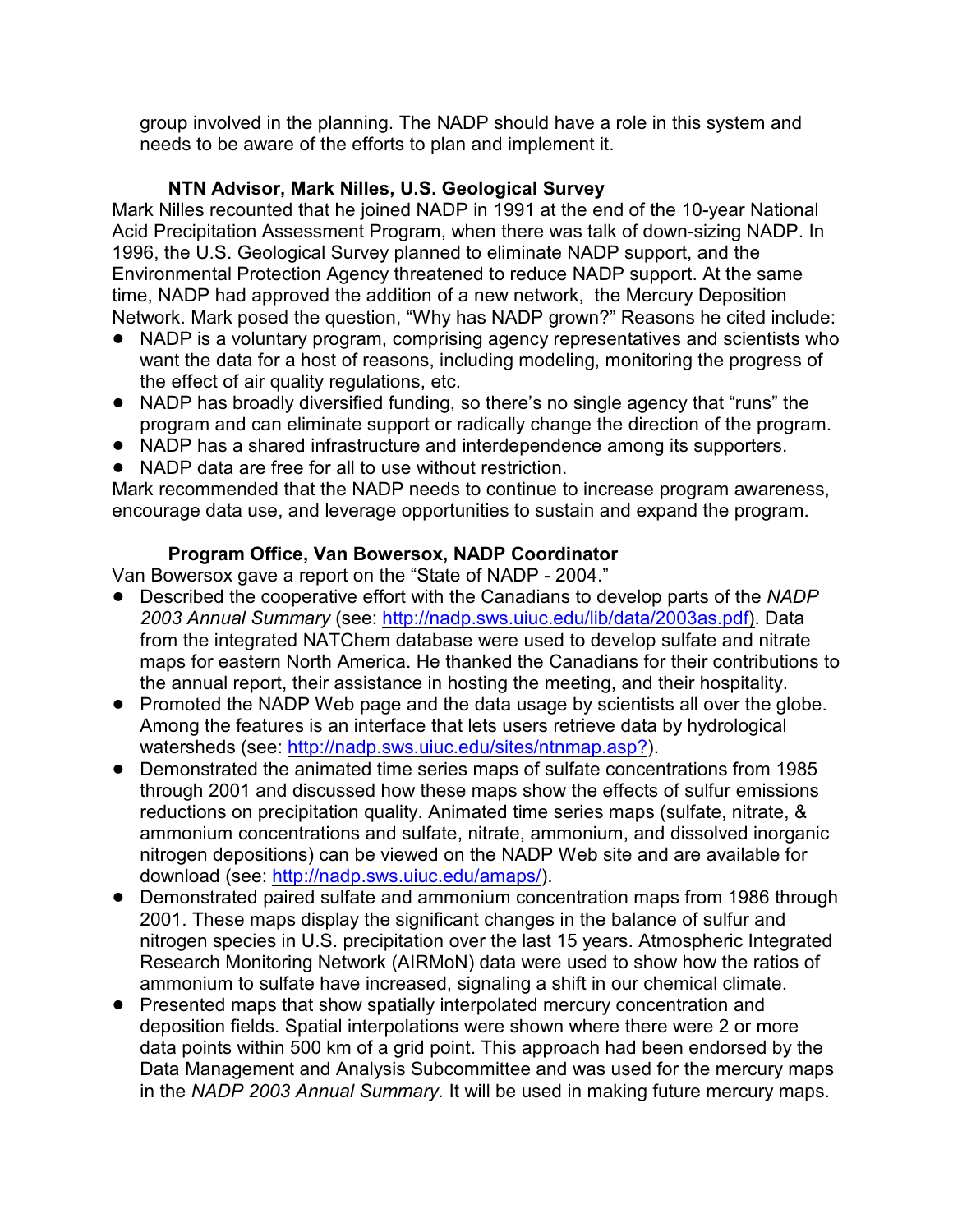- ! Emphasized the need for more MDN sites so that the NADP can present a more complete picture of mercury concentration and deposition fields, which will help improve our understanding of mercury source/receptor relationships.
- Showed a map of the co-located NTN and MDN sites and emphasized that colocated data add value to both programs, because scientists can better examine the relationships among the chemicals measured by both networks.
- ! Current network status: 259 NTN sites + 2 precision sites; 84 MDN sites + 2 intercomparison sites; and 8 AIRMoN sites. There are 29 NTN sites with a data record spanning 25 years, and over half of the NTN sites have a record that exceeds 20 years. About half of the MDN sites now have more than 5 years of data.
- ! Listed the 5 journals with the most articles using or citing NADP data in 2003: *Atmospheric Environment* (15 articles), *Environmental Pollution* (9 articles), *BioScience* (8 articles), *Journal of Geophysical Research - Atmospheres* (7 articles), and *Biogeochemistry* (6 articles); 85 journal articles, published in 2003, have been identified so far. Citations for articles using or citing NADP data can be retrieved from the on-line bibliography available on the NADP Web site (see: [http://nadp.sws.uiuc.edu/lib/bibsearch.asp](http://nadp.sws.uiuc.edu/lib/bibsearch.asp).)).
- Eleven papers from the 2003 NADP Technical Committee meeting and Ammonia Workshop have been accepted for publication in a special section of an upcoming (2005) issue of the journal *Environmental Pollution.*
- ! NADP data and maps appeared in two new textbooks, *Chemistry, A World of Choices* and *Environment, the Science behind the Stories*.
- ! Karen Harlin, Bob Larson, and other Water Survey staff members worked with American Chemical Society (ACS) staff to develop an activity for students participating in the ACS-sponsored Earth Day program on 22 April 2004. The activity, entitled *Testing the pH of Rain Water*, involved assembling a rain collector from household materials, measuring rainfall pH with indicator strips, and logging on to the NADP Web site (see: <http://nadp.sws.uiuc.edu/earthday/>), where students could compare their measurements with those from the nearest NTN site and print a certificate of completion. This activity increased participation in the ACS Earth Day program by three-fold over 2003. For helping to develop this very successful activity, the ACS awarded Karen and the NADP a "Salute to Excellence" plaque.
- Reported on Program Office participation in the University of Illinois Extension Program, *Environmental Stewardship Week*, designed to engage elementary school students in the environmental sciences. Chris Lehmann and Scott Dossett led students through experiments to test the pH of some common household chemicals, as well as rain samples from the NTN and water from a central Illinois lake.
- ! Reported that selected filters used to remove insoluble material from NTN samples are being sent to the USDA Cereal Disease Laboratory in St. Paul, Minnesota, where they will be examined for evidence of soybean and wheat rust. Both of these plant pathogens are spread through dispersal of airborne spores, which can be scavenged and deposited by precipitation. This is a pilot study to assess the feasibility of the use of these filters to detect spores in rain samples and perhaps use this information to herald the spread of these airborne plant pathogens.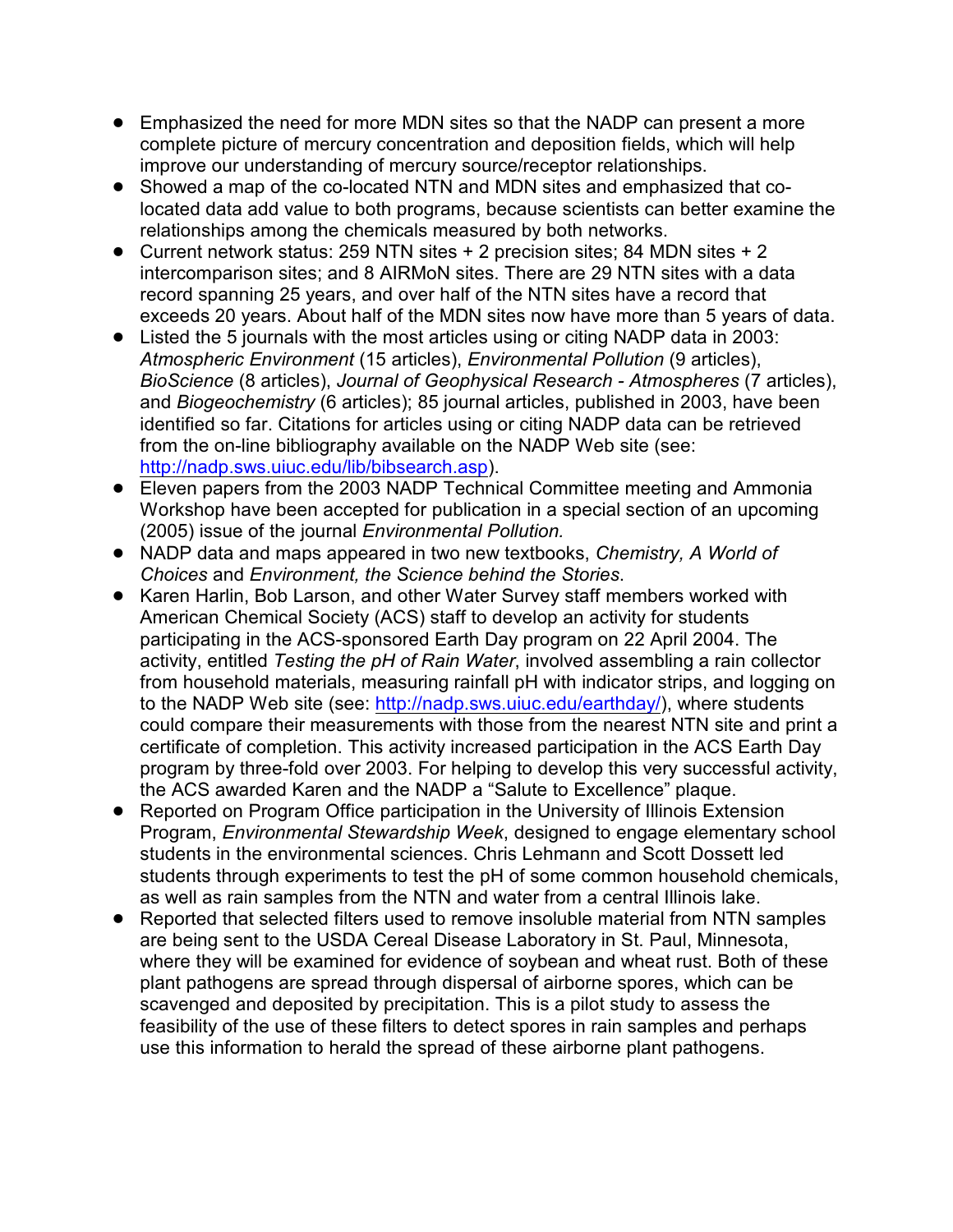# **Executive Committee, Gary Lear, NADP Chair, U.S. Environmental Protection Agency**

Gary Lear summarized Executive Committee activities from its June and September meetings.

- ! Approved the FY05 Program Office budget, including reductions to accommodate a cut in off-the-top support from the Agricultural Experiment Stations.
- ! Approved a reduction in MDN coordination fees from \$3000 per site per year to \$2700 (effective October 2005); also approved an optional \$500 add-on that would be included in first-year coordination fees to offset costs at new MDN sites wanting Program Office assistance in field equipment installation and on-site training.
- Simplified the process for handling archival sample requests by establishing a committee authorized to review and approve requests without further Executive Committee deliberation.
- ! Approved the elimination of support for field chemistry measurements, effective 1 January 2005, at all NTN sites. Gary asked Chris Lehmann to present an overview of NADP subcommittee and committee deliberations on field chemistry measurements. Chris reported that a white paper/brochure was under review for distribution to site sponsors and personnel, and he summarized the main points addressed in this document, which was prepared by Chris, Cari Furiness (NADP Vice Chair), and Natalie Latysh (Network Operations Subcommittee Chair). Gary summarized the joint subcommittee and Budget Advisory Committee recommendations and Executive Committee action to terminate support of field chemistry measurements. He invited participant discussion.

**Discussion:** There was a question about distributing the brochure. It will be sent to all site personnel after final modifications are completed. The Central Analytical Laboratory (CAL) will distribute instructions on how site personnel should handle field chemistry supplies and instruments. It was noted that pH and conductance meters should not be sent to the CAL.

# **Network Operations Subcommittee (NOS) - Natalie Latysh, NOS Chair, U.S. Geological Survey**

Natalie Latysh summarized NOS activities.

- ! Accepted the petition for approval of the proposed MDN site at Port Angel, Oaxaca, Mexico (OA02), which has a tower and associated stabilizing cables that violate the 45-degree cone.
- Passed a resolution that requires all sites to have an event recorder, which tracks the openings and closings of the wet-only deposition collector.
- ! Briefly listed the reports received by the Subcommittee: Network Equipment Depot report (Dossett), USGS external quality assurance program report introducing an expansion of the number of field audit sample to 2/site/year (Wetherbee), Central Analytical Laboratory report including a proposed new NTN Field Observer Report Form with field chemistry eliminated (Harlin).
- ! 2004/05 NOS officers: Chair Karen Harlin, V. Chair Mike Kolian, Secretary Marty Risch.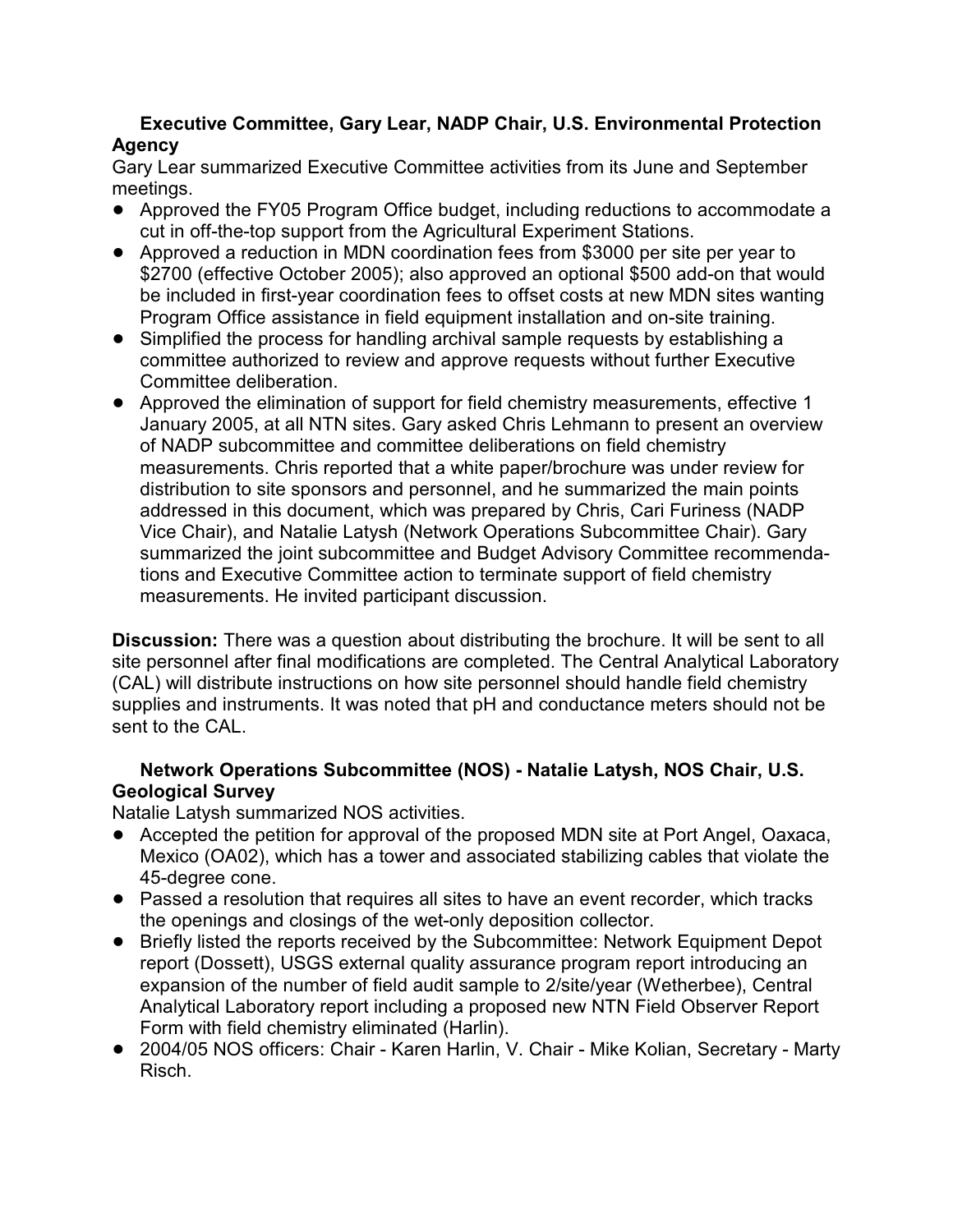# **Data Management and Analysis Subcommittee (DMAS) - Chris Rogers, DMAS Chair, MACTEC**

Chris Rogers summarized DMAS activities.

- ! Accepted the MDN Analytical Laboratory (HAL) one-year follow-up report summarizing the status of actions taken to address the recommendations of the 2003 HAL review team.
- ! Appointed an ad hoc committee to address mercury dry deposition; the chair is Eric Prestbo and the committee will report at the Spring 2005 meeting.
- ! Approved a plan for reconciling differences in MDN and NTN precipitation gage data at co-located sites, where the HAL and CAL review data from the same gage and report different amounts.
- ! Approved a plan to combine the three MDN data records (pre-1997, 1997-3rd quarter 2002, post-3rd quarter 2002) into a single, seamless, uniformly-coded, data record (1996 - present).
- ! Approved a plan for presenting concentration and deposition data for urban sites (population > 400 people per square km within a 15 km radius of the site); urban-site data will be displayed but not used in the spatial interpolation applied in creating isopleth maps. The Program Office will evaluate similar alternatives for presenting coastal-site data and present the results for DMAS review.
- 2004/05 DMAS officers: Chair Bob Larson, Secretary Chris Rogers.

# **Environmental Effects Subcommittee (EES) - Pam Padgett, EES Chair, USDA-Forest Service, Riverside Fire Laboratory**

Pam Padgett summarized EES activities.

- Deliberated changes in the committee name and amendments to the committee charges that address more closely the committee's interests and activities.
- Summarized the ongoing projects being discussed by the EES:
	- 1 data mining project that complements federal land managers' efforts to identify an atmospheric (wet and dry) deposition rate, or "critical load," that results in ecological responses
	- 2 ideal network design project in coordination with DMAS
	- 3 develop outreach CD that markets NADP participation for decision-makers
	- 4 develop a Web forum for scientists, especially to enable communications among researchers using NADP archival samples
- Presented an update on the status of developing a mercury brochure

# **New Business —**

**Nomination Committee (Chair - Rich Grant, Dennis Lamb, Wayne Banwart)** Rich Grant presented on behalf of the committee.

**Action - Nomination of 2004/05 NADP Secretary:** Rich Grant reported that the nominating committee recommends Maggie Kerchner, National Oceanic & Atmospheric Administration Chesapeake Bay Office, as 2004/2005 NADP Secretary. Maggie agreed to serve. Rich explained the officer rotations, which would result in Maggie serving as NADP Chair in 2006/2007. He asked for nominations from the floor.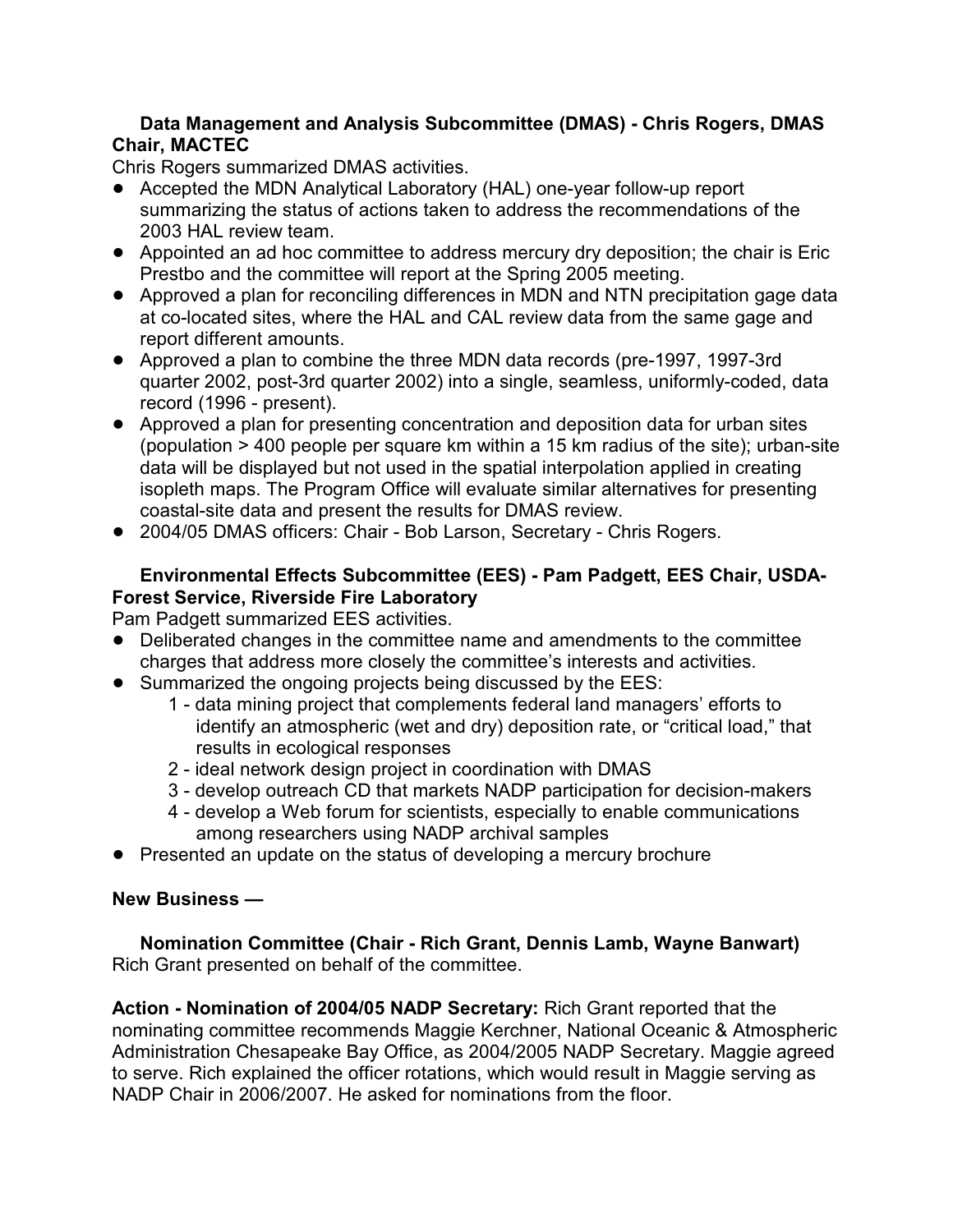**Moved, Seconded, Carried Unanimously:** Maggie Kerchner was elected 2004/05 NADP Secretary.

### **2005 Technical Committee Meeting - Kristi Morris, NADP V. Chair, National Park Service**

Kristi Morris, 2005 technical program chair, announced that the Technical Committee meeting is planned for the week of 26 September 2005, in Jackson, Wyoming. The tentative schedule includes a field trip to Grand Teton National Park on the last day of the meeting. Among the featured topics will be research activities in the national parks, methods for assessing total deposition, and critical loads.

**2005 Spring Subcommittee Meetings - Karen Harlin, NOS Chair, CAL Manager** Karen Harlin announced that the spring subcommittee meetings were being planned for Key West, Florida, during the week of 12 April 2005.

#### **2004 Site Operator Awards**

5 Year Awards (paper certificate) 10 Year Awards (5x7 plaque) CO99 - Sylvia Oliva (USGS)  $\overline{R}$  AR03 - Harrell Beckwith (USGS) GA99 - Charles Welsh (USGS) CA42 - Mike Oxford (USDA Forest Service) MA01 - Evan Gwilliam (NPS ARD) NC45 - Gene Berry (NC State University) MN05 - Joy W iecks (EPA/Fond du Lac Reservation) NV03 - Laurie Bonner (USGS) MN99 - Kurt Mead (MN Pollution Control Agency) PR20 - John Bithorn (USDA Forest Service) NC06 - Nathan Hall (USEPA-CAMD) VA28 - Shane Spitzer (NPS-ARD) NC35 - Steve Honrine (NC State University) NH02 - Ralph Perron (USDA Forest Service) OR02/OR97 - Lynn Conley (USEPA-CAMD) PA00 - Sharon Scamack (USEPA-CAMD) VA24 - Gene Brooks (USEPA-CAMD) W I35 - Clara Emstrom (USEPA-CAMD)

15 Year Award (8x10 plaque) 20 Year Award (Lucite trophy) AL10 - Petty Seekers (USGS) CO02/94 - Mark Losleben CO08/CO92 - W ayne Ives (USEPA-CAMD) (NSF-INSTAAR/University of Colorado) IN41 - Kenneth Scheeringa (SAES - Purdue University) MN18 - Christine Barton (USEPA-CAMD) OR18 - Cheryl Borum (USGS) MS10 - Eddie Morris (USGS) TX02 - Glenda Copley (USGS) MD08 - Karen Duray (USGS)

W I99 - Ted Peters (WI DNR) W Y02 - Greg Bautz (BLM)

# **Closing Remarks —**

Cari Furiness welcomed everyone to the 2004 scientific symposium to commence at the close of the business meeting. She especially thanked Chul-Un Ro, Bob Vet, Rob Tordon, and Rhonda Doyle-LeBlanc of Environment Canada for their invaluable support and cooperation. She acknowledged Environment Canada's support of the boat tour in Halifax Harbor and the luncheon, scheduled for Thursday. Cari also reviewed the symposium agenda, highlighting session topics, the poster session with reception, the luncheon, and the field trip on Friday.

NADP Chair, Gary Lear entertained a motion to adjourn the business meeting.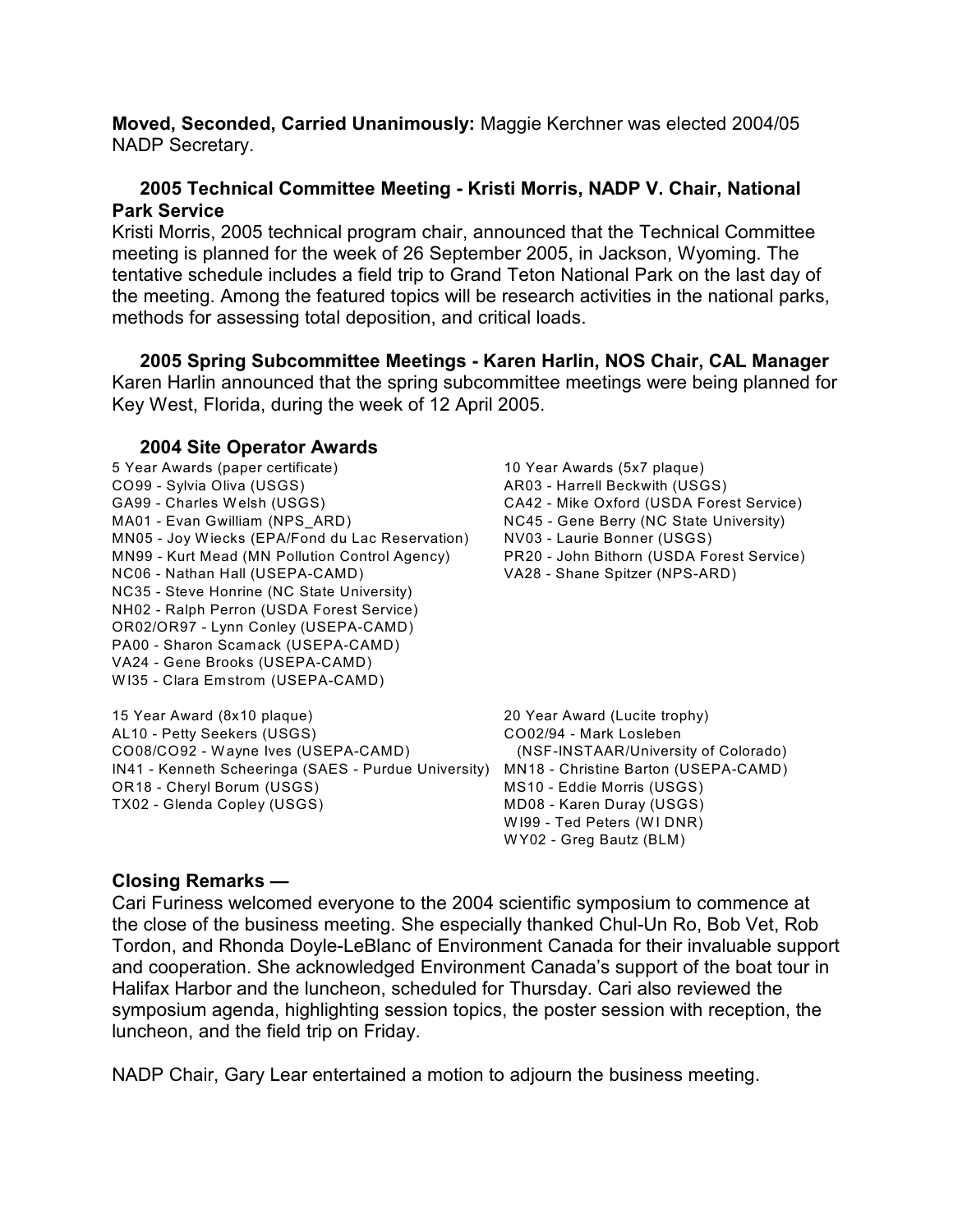#### **National Atmospheric Deposition Program 2004 Technical Committee Meeting & Scientific Symposium Participant List**

Attendee **Affiliation** 

Gerald Arkin University of Georgia Wayne Banwart **University of Illinois** Jack Beach N-Con Systems Co., Inc Stephen Beauchamp Environment Canada Pierrette Blanchard Environment Canada Mark Brigham US Geological Survey Thomas J. Butler Cornell University Silvina Carou Environment Canada Lawrence Cheng **Alberta Environment** Richard G. Cline USDA Forest Service John Dalziel Environment Canada Rhonda Doyle-LeBlanc Environment Canada Donald J. Eckert **Ohio State University** Joel Frisch US Geological Survey Mark Garrison **ERM** Richard Grant Purdue University Andrea Grygo University of Maine Haken Gürleyük Frontier Geosciences Melannie Hartman Colorado State University Eric Hebert EEMS Marie-Éve Héroux Health Canada Bill Hume Environment Canada Thomas Huntington US Geological Survey Dean Jeffries Environment Canada Donna Kenski Lake Michigan Air Directors Consortium

Viney Aneja North Carolina State University Paul Arp University of New Brunswick Van C. Bowersox Illinois State Water Survey - NADP Program Office Jon Bowser MACTEC Engineering & Consulting Bob Brunette Frontier Geosciences - HAL Tom Clair Environment Canada - Atlantic Region Ellis Cowling **North Carolina State University** Roger Cox Natural Resources Canada - CFS Ian DeMerchant Natural Resources Canada Brigita Demir **Illinois State Water Survey - CAL** Tracy Dombek Illinois State W ater Survey - CAL Michael Donohue Les Terrasses de la Chaudiere Scotty R. Dossett Illinois State Water Survey - NADP Program Office Kathy Douglas Illinois State Water Survey - NADP Program Office Peter Finkelstein Environmental Protection Agency Cari Sasser Furiness North Carolina State University David Gay **Illinois State Water Survey - NADP Program Office** Mallory Gilliss New Brunswick Department of Environment & Local Government William G. Hagar **University of Massachusetts - Boston** Alicia Handy US Environment Protection Agency - Environmental Careers Anne Hansen **Instituto Mexicano de Tecnologia del Aqua** Karen Harlin **Illinois State Water Survey - NADP Program Office, CAL** Kemp Howell MACTEC Engineering & Consulting Andrew Johnson Maine Department of Environmental Protection Tom Jones **Advanced Technology Systems, Inc.**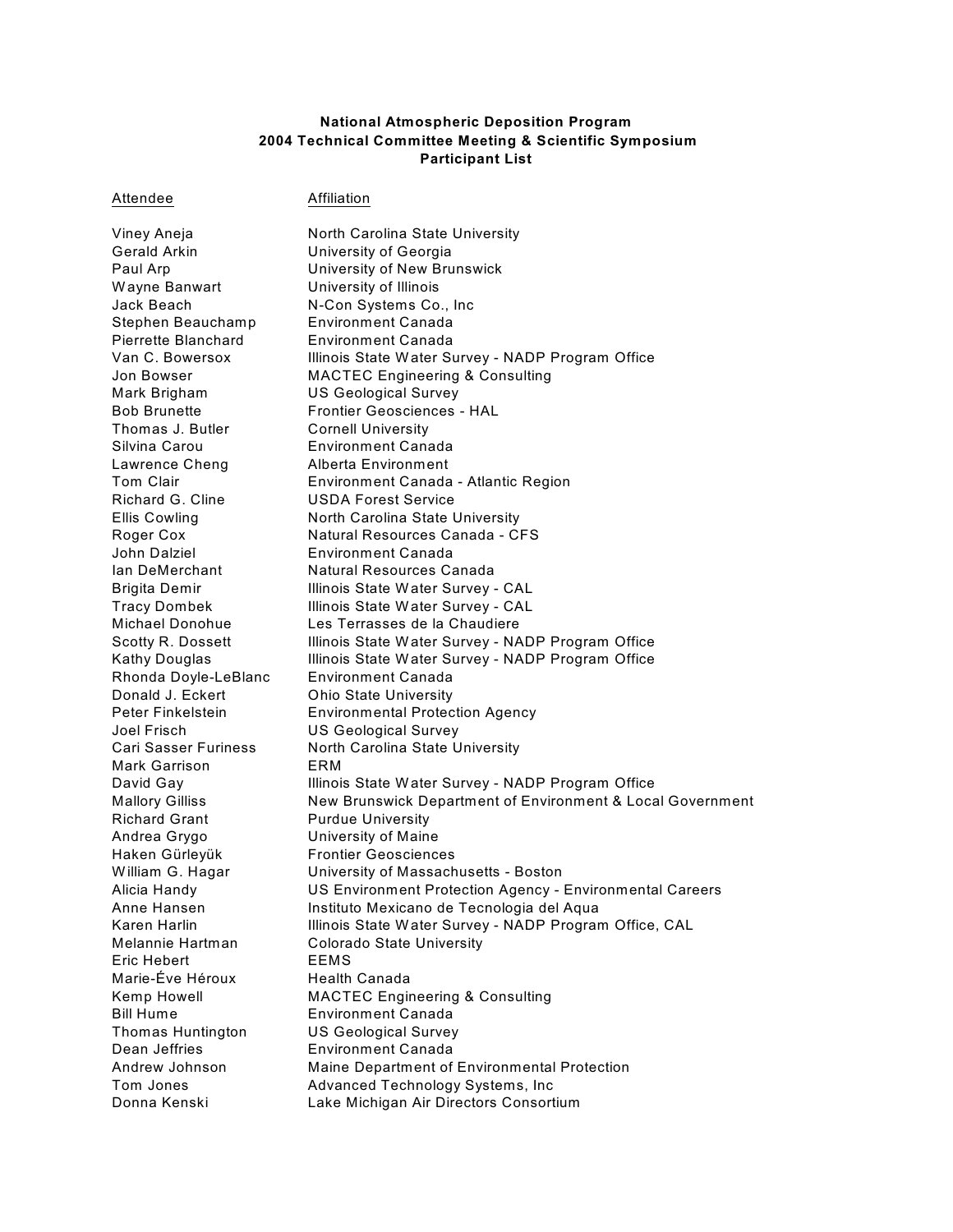Margaret Kerchner National Oceanic and Atmospheric Administration James Kertis **Advanced Technology Systems, Inc** Raymond E. Knighton USDA-CSREES-Natural Resources and Environment Michael Kolian US Environment Protection Agency - Clean Air Markets Division Allan Kolker US Geological Survey John Korfmacher USDA Forest Service Dennis Lamb Penn State University Carl Lamborg W oods Hole Oceanographic Institution Robert Larson **Illinois State Water Survey - NADP Program Office** Natalie Latysh US Geological Survey Gregory B. Lawrence US Geological Survey Gary Lear US Environment Protection Agency - Clean Air Markets Division Christopher Lehmann Illinois State Water Survey - NADP Program Office Maris Lusis Environment Canada Malcolm Lynch C.C. Lynch & Associates, Inc Kevin MacDonald Maine Department of Environmental Protection - Air Quality Dave MacTavish Environment Canada/CAPMON Esmaiel Malek Utah State University Robert P. Mason University of Maryland M. Alisa Mast US Geological Survey Lee Maull Dynamac Corporation Shawn E. McClure Cooperative Institute for Research in the Atmosphere (CIRA) Chandra McGee University of Maine, Orono Nicholas McMillan Frontier Geosciences - HAL Donald McNichol Environment Canada Johnny McPherson Nova Scotia Environment & Labour Mark Mesarch University of Nebraska - Lincoln Eric K. Miller Ecosystems Research Group, Ltd Kristi Morris **National Park Service - AIR** Heather Morrison Environment Canada Julie Narayan Environment Canada Sarah Nelson University of Maine Mark Nilles **US Geological Survey** Shane O'Neil **Fisheries** and Oceans R. P. Otjes ECN Pamela Padgett USDA Forest Service John Peckenham University of Maine Eric M. Prestbo Frontier Geosciences Beverly Raymond Environment Canada Karen C. Rice US Geological Survey Martin Risch US Geological Survey Chul-Un Ro Environment Canada Bruce Rodger W isconsin Department of Natural Resources Christopher Rogers MACTEC Engineering & Consulting Catherine Rosfjord University of Maine Jane Rothert **Illinois State Water Survey - CAL** Joseph Scudlark University of Delaware John Sherwell **Maryland - Department of Natural Resources** Donald Snyder **Utah State University** Marcus Stewart MACTEC Engineering & Consulting Kevin Sweeney Hydrolab - OTT Kerri Timoffee Environment Canada Kamila Tomcik Nova Scotia Environment a& Labour Robert Tordon Environment Canada Alan Van Arsdale US Environment Protection Agency Gerard Van der Jagt Frontier Geosciences - HAL